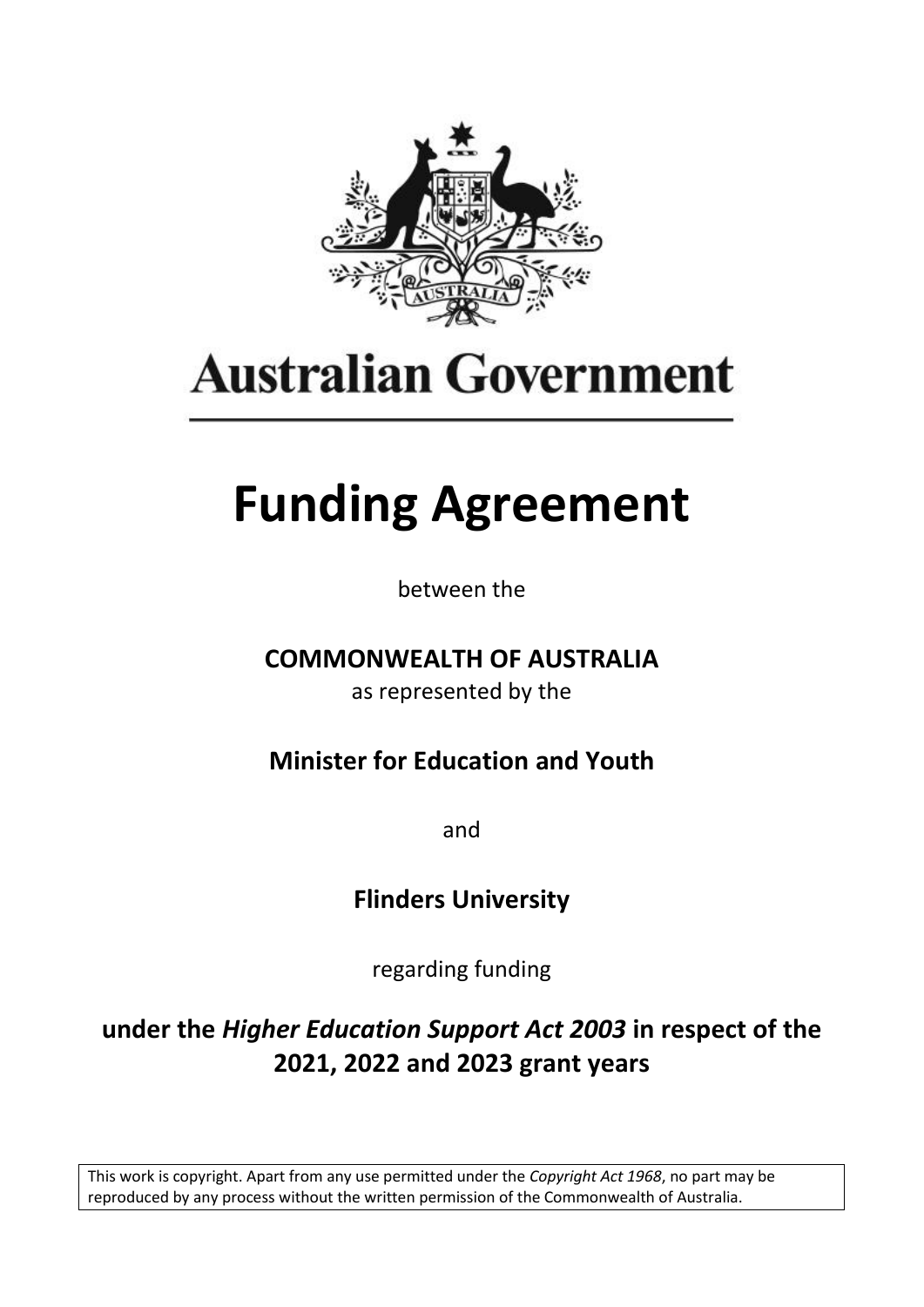This page has been intentionally left blank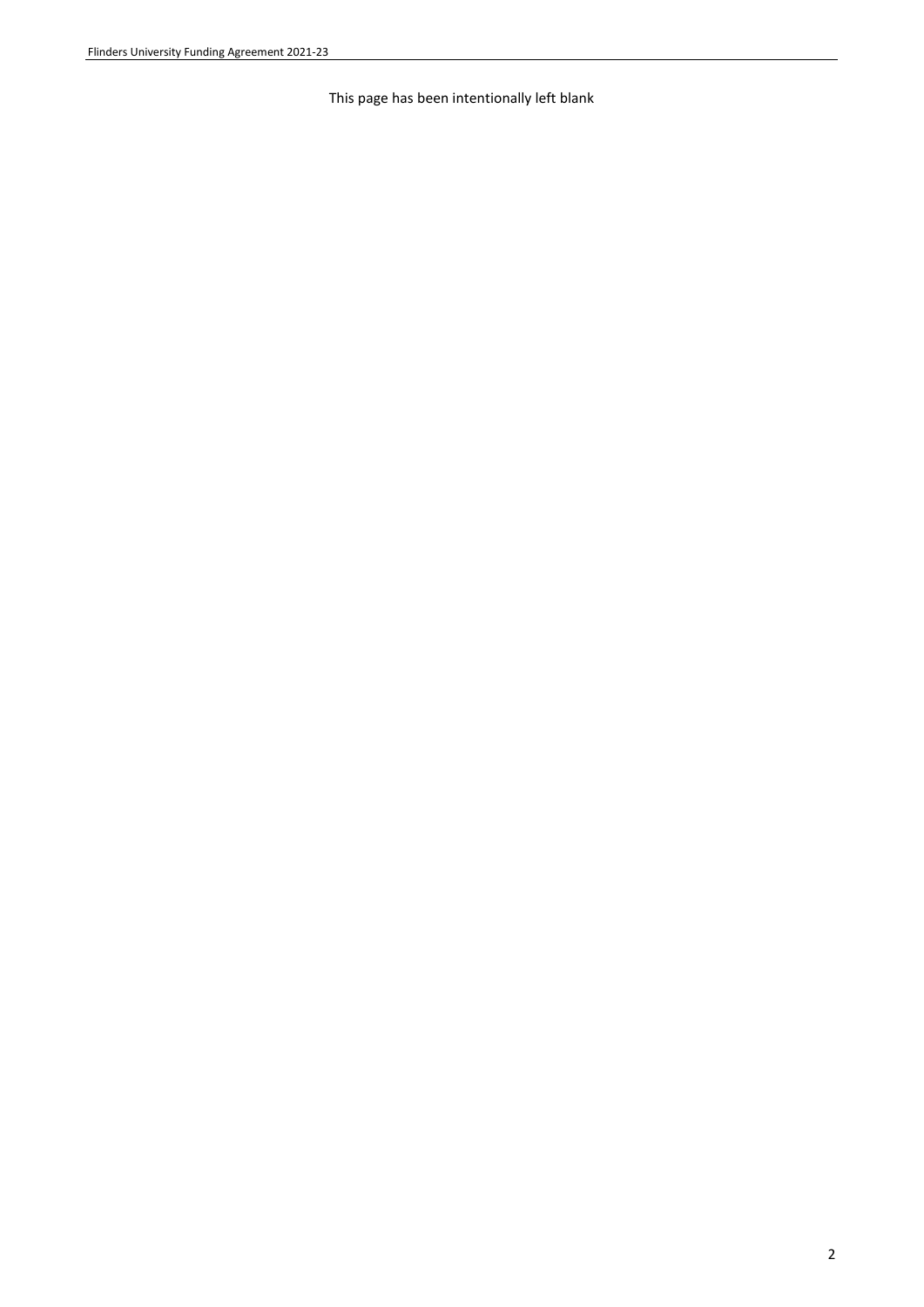### **Parties and Recitals**

**THIS AGREEMENT** is made on the date on which it is executed by the Commonwealth of Australia

#### **BETWEEN**

**THE COMMONWEALTH OF AUSTRALIA** represented by the Minister for Education and Youth ('the Commonwealth') [ABN 12 862 898 150]

#### AND

**Flinders University**, **GPO Box 2100, ADELAIDE SA 5001** ('Provider') [ABN 65 542 596 200]

#### **RECITALS**

- A. The Provider meets the requirements of paragraph 30-1(1)(a) of HESA.
- B. This funding agreement meets the requirements under subsection 30-25(1) of HESA in respect of the 2021, 2022 and 2023 grant years.
- C. Entering into this agreement is a requirement under subparagraph 30-1(1)(a)(ii) of HESA for a Commonwealth Grant to be payable to the Provider under Part 2-2 of HESA.
- D. Subject to subsections 30-25(2A) and 30-25(2B) of HESA, this funding agreement specifies conditions to which the Commonwealth Grant is subject that are additional to the conditions that apply to the Commonwealth Grant under Division 36 of HESA.
- E. This agreement complements the mission-based compact between both parties setting out how the Provider's mission aligns with the Commonwealth of Australia's goals for higher education.
- F. This agreement also gives the Provider an overview of other Commonwealth funding provided under HESA and relevant legislative instruments. This overview is for information only and is set out in the 'Background and Description of Commonwealth Funding' section that follows.
- G. Under section 36-65 of HESA, the Provider must comply with this funding agreement.

#### **BACKGROUND AND DESCRIPTION OF COMMONWEALTH FUNDING**

The Commonwealth of Australia will provide funding under the three broad streams below, as administered by the Department of Education, Skills and Employment (Department), subject to relevant HESA provisions, the conditions of this agreement, and the conditions of any grants provided under each funding stream, which provide the essential building blocks to support world-class teaching and research effort in line with this shared goal. The Provider agrees to use this funding as intended to drive quality higher education and research in the public interest.

#### *1. Teaching base grants*

In accordance with Division 33 of HESA and as set out in Part A of this agreement, the Provider will receive a total basic grant amount (TBGA) in Commonwealth Grant Scheme funding, which is an amount up to the sum of the Provider's:

- maximum basic grant amount (MBGA) for higher education courses
	- o may include funding for the Provider to partner with a Regional University Centre (RUC). This funding component is to be used to support the objectives of the RUC.
	- $\circ$  provides a flexible funding envelope within which funding can be moved between disciplines (excluding medicine) and course levels (sub-bachelor, bachelor and postgraduate).
- MBGA for designated higher education courses (currently only courses of study in medicine)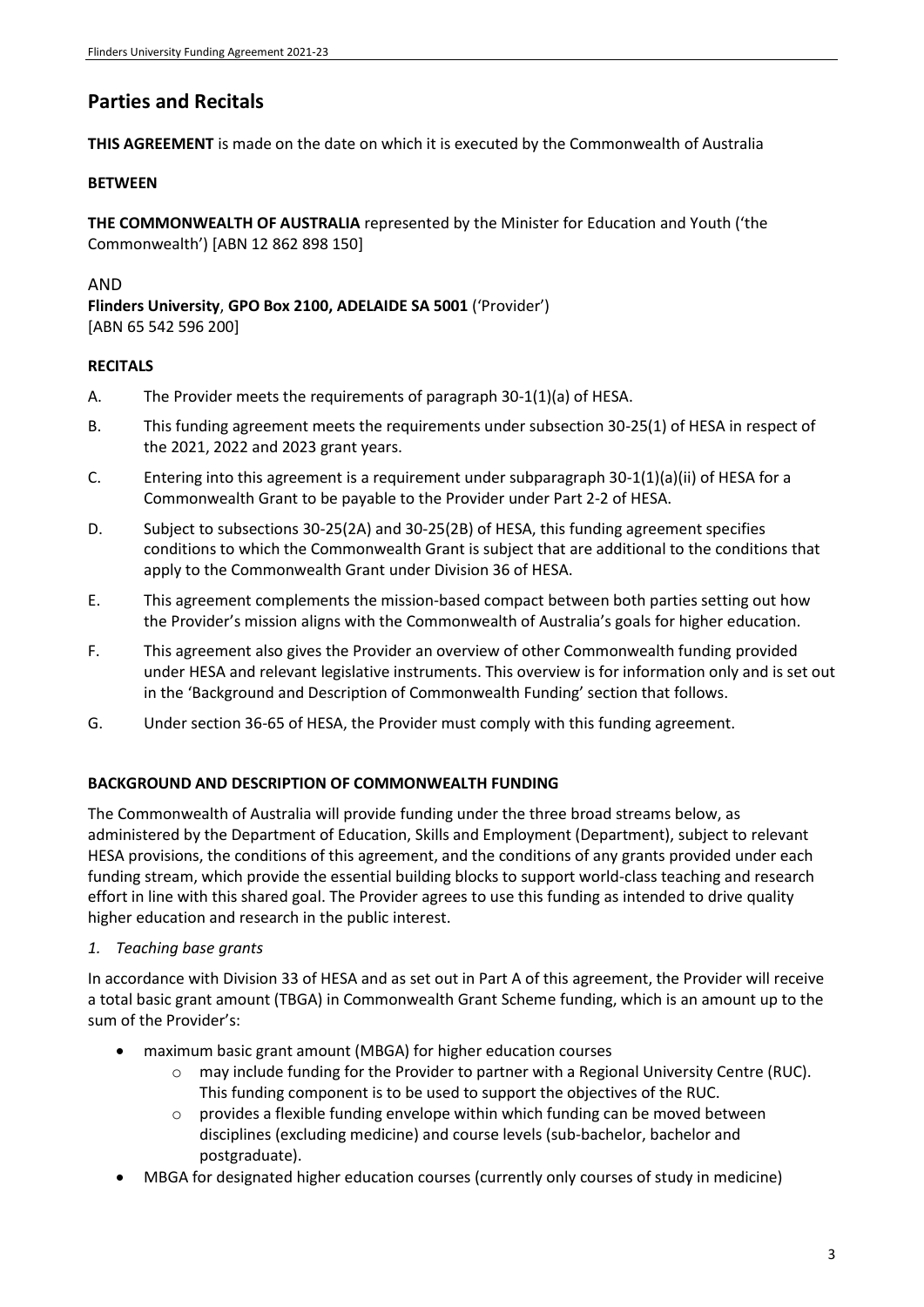• any funding the Provider receives for demand driven higher education courses, calculated in accordance with section 33-5 of HESA and on the basis of the new funding cluster rates commencing on 1 January 2021.

The Provider may also receive other loading amounts as specified in paragraph 33-1(1)(b) of HESA, and worked out in accordance with the *Commonwealth Grant Scheme Guidelines 2020*. The Transition Fund Loading will be provided in accordance with the *Commonwealth Grant Scheme Guidelines 2020.*

*2. Research base grants*

The Research Block Grants are calculated in accordance with Part 2-3 (Other grants) and 2-4 (Commonwealth scholarships) of HESA and comprise two components:

- The Research Training Program (RTP), which supports the training of students undertaking Research Doctorate and Research Masters courses, as set out in the *Commonwealth Scholarships Guidelines (Research) 2017*.
- The Research Support Program (RSP), which provides a flexible funding stream to assist eligible providers with the systemic costs of university research, as set out in the *Other Grants Guidelines (Research) 2017*.

Grants for the relevant program will be made to eligible providers through the relevant instrument and on the conditions set out in the relevant instrument. If the provider reports any unspent RSP grant amounts to the Department in relation to the 2021 grant year, the Department will approve the rollover of any unspent amounts into the 2022 grant year. Further, if the Provider spends RSP grant amounts on RTP scholarships, the conditions set out in *Commonwealth Scholarships Guidelines (Research) 2017* apply to these scholarships.

#### *3. Engagement base grants*

There are three grants available to eligible providers under this funding stream that have been established as programs under the *Other Grants Guidelines (Education) 2012*:

- The National Priorities and Industry Linkage Fund (NPILF) which supports the vital functions of engagement with industry, development of industry-relevant course material, optimisation of the course mix for local economies, and provision of work-integrated learning opportunities for students.
- The Indigenous, Regional and Low Socio-Economic Status Attainment Fund (IRLSAF) which supports initiatives to improve access and participation for groups in the population with lower participation and attainment rates, including Indigenous persons, students from low socio-economic backgrounds, and those from regional areas and remote areas. Refer to Appendix 3 for further details.
- The National Institutes Program which provides funding to eligible providers to support national institutes.

Conditions applying to the relevant program are set out in the *Other Grants Guidelines (Education) 2012*  and the conditions of grant (if any) made by the Minister. Grants under the relevant program will be made to eligible providers under the *Other Grants Guidelines (Education) 2012*.

Eligible providers may also receive grants under Part 2-3 (Other grants) of HESA in relation to the Tertiary Access Payment (TAP). The TAP which provides a one-off, non-indexed, means-tested payment to schoolleavers from outer regional or remote areas who relocate more than 90 mins to undertake full-time, higher-level tertiary education (Certificate IV or above). Conditions applying to grants for the TAP will be set out in the conditions of grant made by the Minister.

The Provider may also receive other grants for ad hoc programs or projects under Part 2-3 (Other grants) of HESA and/or the *Other Grants Guidelines (Education) 2012*. Conditions applying to these grants are set out in the *Other Grants Guidelines (Education) 2012* and/or the conditions of grant (if any) made by the Minister.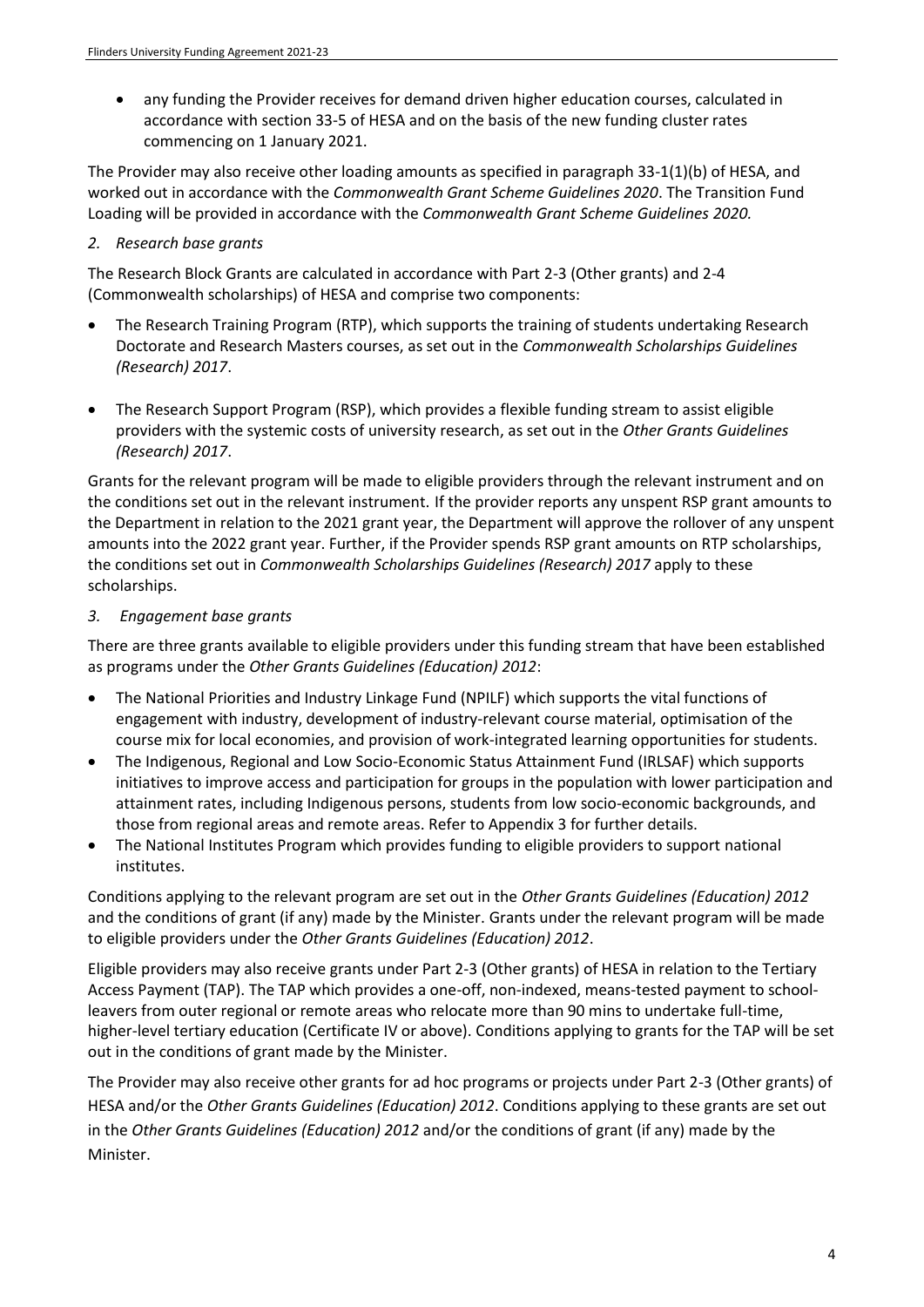#### *Indicative maximum funding amounts*

Indicative maximum funding amounts for each of these funding streams are shown in the following table. The table does not include amounts for any ad hoc grants made under Part 2-3 (Other grants) of HESA and/or the *Other Grants Guidelines (Education) 2012*. The amounts in the table are included for reference only and are not intended to pre-empt or otherwise affect the making of any grant under, or in accordance with, HESA, the *Commonwealth Grant Scheme Guidelines 2020*, the *Other Grants Guidelines (Education) 2012*, the *Other Grants Guidelines (Research) 2017* or the *Commonwealth Scholarships Guidelines (Research) 2017*. The amount of funding the Provider actually receives will be calculated based on HESA and the relevant legislative instrument.

| <b>Funding</b>                                                                                                                                    | 2021 (\$m)                            | 2022 (\$m)                        | 2023 (\$m)                        |
|---------------------------------------------------------------------------------------------------------------------------------------------------|---------------------------------------|-----------------------------------|-----------------------------------|
| 1. Teaching                                                                                                                                       |                                       |                                   |                                   |
| Higher education courses<br>(MBGA funding envelope,<br>including an amount<br>contingent on meeting<br>performance-based<br>funding requirements) | \$146,200,437                         | \$140,221,018                     | \$142,592,880                     |
| Additional amounts for<br>RUCs (included in the<br>Provider's MBGA for<br>higher education courses<br>shown above)                                | \$244,490                             |                                   |                                   |
| MBGA for designated<br>higher education courses<br>(medicine)                                                                                     | \$11,961,000                          | \$12,208,482                      | \$12,460,896                      |
| Any funding for demand<br>driven higher education<br>courses<br>(amounts to be paid based<br>on actual student<br>enrolments)                     | \$572,916*<br>Will be paid on actuals | Will be paid on actuals           | Will be paid on actuals           |
| <b>Transition Fund Loading</b>                                                                                                                    | \$3,037,021                           | \$0                               | \$0                               |
| <b>Medical Student Loading</b>                                                                                                                    | \$631,376                             | \$659,464**                       | \$661,500**                       |
| 2. Research                                                                                                                                       |                                       |                                   |                                   |
| Research Training Program                                                                                                                         | \$15,336,001                          | To be determined prior to<br>2022 | To be determined prior to<br>2023 |
| Research Support Program                                                                                                                          | \$23,074,018                          | To be determined prior to<br>2022 | To be determined prior to<br>2023 |
| 3. Engagement                                                                                                                                     |                                       |                                   |                                   |
| <b>NPILF</b>                                                                                                                                      | \$4,750,000                           |                                   |                                   |

#### **Table 1: Summary of indicative maximum funding amounts**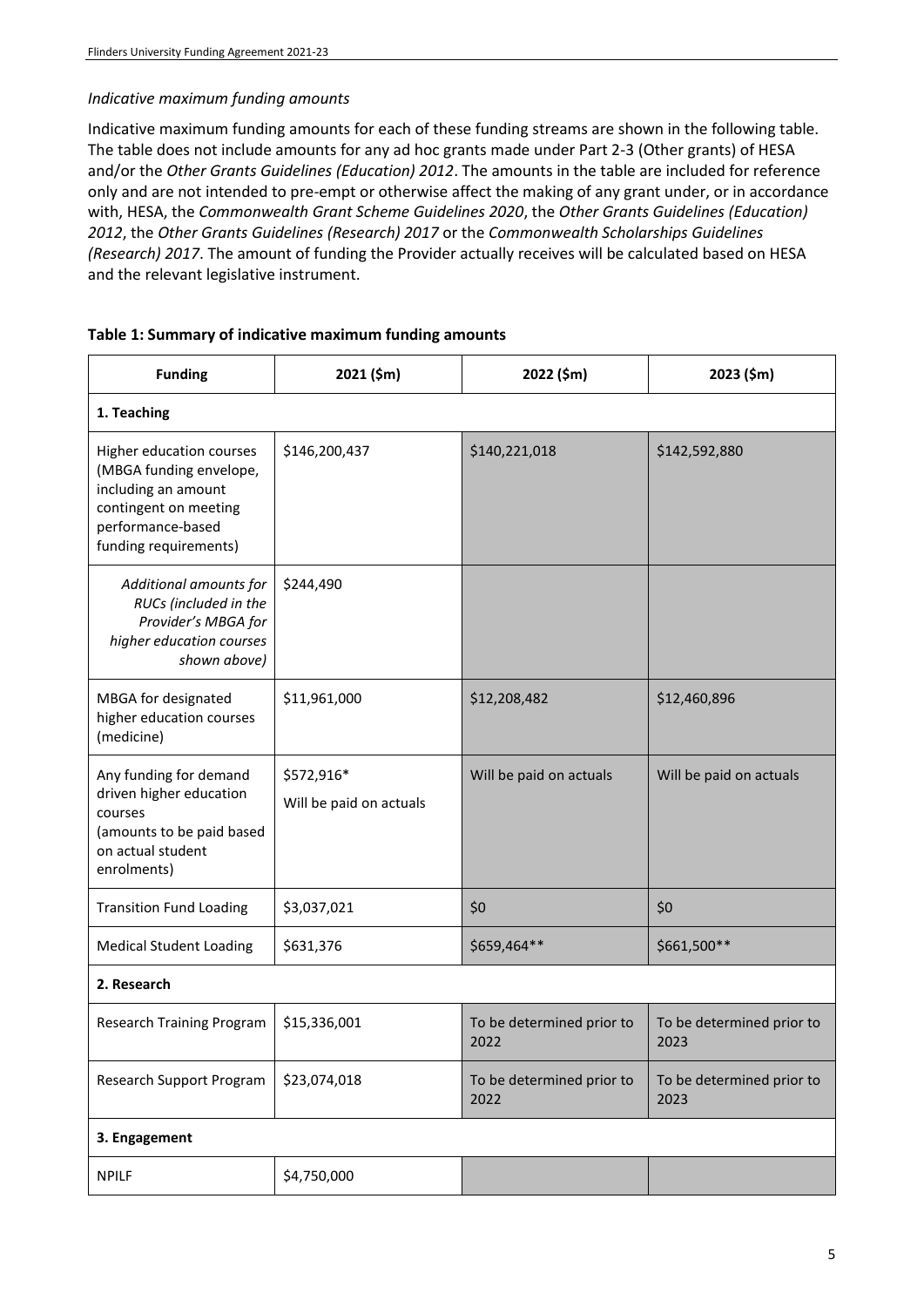| <b>Funding</b>                 | 2021 (\$m)      | 2022 (\$m)                        | 2023 (\$m)                        |
|--------------------------------|-----------------|-----------------------------------|-----------------------------------|
| <b>IRLSAF</b>                  | \$3,956,036     |                                   |                                   |
| <b>Tertiary Access Payment</b> | $$1,193,500***$ | To be determined prior to<br>2022 | To be determined prior to<br>2023 |
| <b>Total</b>                   | \$210,712,305   |                                   |                                   |

**\*Demand driven higher education courses funding note:** The initial demand driven higher education courses advance payment has been based on the University's equivalent full-time student load estimate provided to the Department in December 2020. This advance payment will be revised based on estimates received from the University in April and October 2021. The demand driven advance is expected to be reconciled against actual data in mid-2022.

**\*\*Medical Student Loading note**: the amounts for the 2022 and 2023 Grant Years are estimates, which are based on the current allocation of medical Commonwealth supported places. These amounts will be revised when data becomes available.

#### **\*\*\* The TAP grant funds are in two parts:**

- (a) grant funds for scholarships to students of \$1,085,000 for 217 scholarships
- (b) grant funds for TAP program administration of \$108,500 to undertake promotion, administration and reporting activities
- (c) To ensure as many students as possible have access to a payment, the Department will assess the utilisation of scholarships at all universities in April 2021 and reallocate unused scholarships proportionately to universities with excess demand.

### **NOW IT IS AGREED** as follows:

#### **PART A: Commonwealth Grant Scheme funding**

#### *Commonwealth Grant Scheme funding amount and payment arrangements*

- 1. The Commonwealth will pay to the Provider the CGS funding amount for the 2021, 2022 and 2023 grant years, calculated in accordance with Division 33 of HESA.
- 2. The Commonwealth will notify the Provider before the start of the relevant Grant Year covered by this agreement about the CGS advances in respect of amounts expected to become payable to the Provider for the relevant Grant Years under subsection 164-10(1) of HESA for:
	- 2.1. higher education courses;
	- 2.2. designated higher education courses; and
	- 2.3. demand driven higher education courses.
- 3. Amounts payable as CGS advances may be adjusted throughout the relevant Grant Year based on information provided to the Commonwealth by the Provider.
- 4. CGS advances made in respect of a Grant Year will be reconciled with CGS funding payable to the Provider for the relevant year. This reconciliation will occur in the year following the Grant Year when actual student enrolment data for the Grant Year is finalised and provided to the Commonwealth. If the amount of an advance paid to the Provider exceeds the amount that becomes payable to the Provider, the Commonwealth will seek recovery of the overpaid amount from the Provider under subsection 164-10(1A) of HESA.
- 5. To ensure the Provider is able to keep operating and employing staff in the aftermath of the COVID-19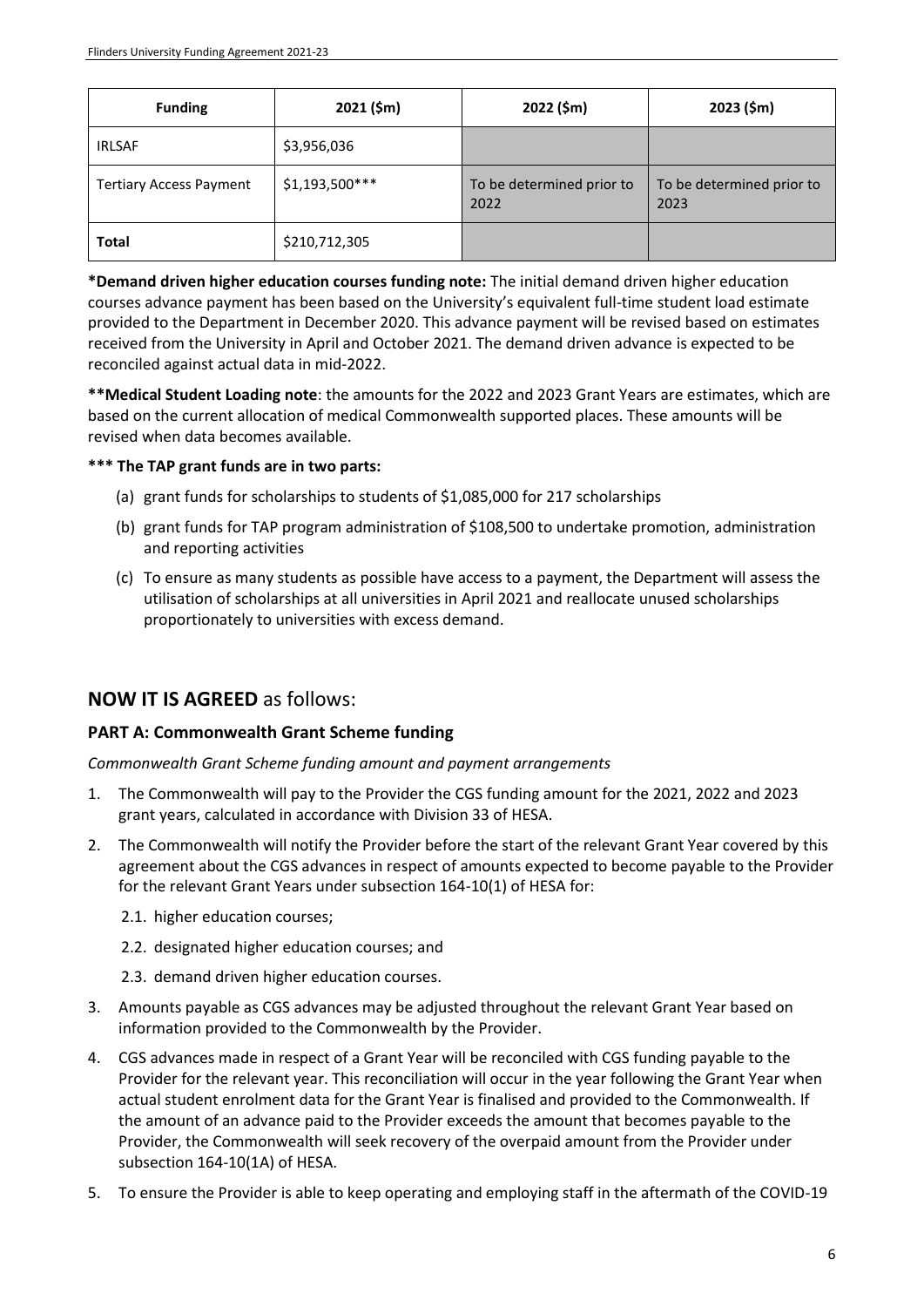pandemic, the Commonwealth has created the Higher Education Continuity Guarantee (HECG) as a program under the *Other Grants Guidelines (Education) 2012*. The Commonwealth will provide grants to eligible providers under the HECG for the Grant Years 2021, 2022 and 2023. The HECG has colloquially been referred to as the 'CGS funding guarantee' for the relevant Grant Years.

#### *Estimates of Commonwealth supported places*

6. The Provider must provide accurate and timely estimates of Commonwealth supported places, including the number of grandfathered students and non-grandfathered students expected to study in Commonwealth supported places, for the current year and future years, as required by the Commonwealth.

#### *Provision of other data*

7. The Provider must provide data relating to revised transparency arrangements as requested, including in relation to admissions processes and the cost of teaching and scholarship. This includes providing the data in the form and at the times required by the Commonwealth to support the national admissions platform.

#### **Section One: Higher education courses**

#### *Maximum basic grant amount for higher education courses*

8. The maximum basic grant amounts for higher education courses, specified for the purposes of paragraph 30-27(1)(a) of HESA, for the Grant Years covered by this agreement, are set out in Table 1a of Appendix 1. Appendix 1 also contains additional conditions in relation to the maximum basic grant amount for higher education courses with which the Provider must comply.

#### *Trading Commonwealth supported places with another provider*

- 9. The Provider may trade Commonwealth supported places for its higher education courses with another Provider, subject to the transaction being cost neutral and receiving approval from the Commonwealth.
- 10. If a trade occurs, both providers must notify the Commonwealth in writing by 31 March of the year for which the trade applies and in advance of the census date for the traded places.
- 11. Both providers must demonstrate arrangements are in place to take into account the number of places required in the pipeline of enrolments beyond the transfer to ensure students can complete their courses.
- 12. If approved by the Commonwealth, each Provider's funding agreement will be updated to reflect the trade (including to make changes to each Provider's MBGA for higher education courses). The trade will not be effective until the required changes are made to each Provider's funding agreement.

#### **Section Two: Designated higher education courses**

#### *Maximum basic grant amount for designated higher education courses*

13. The maximum basic grant amounts for designated higher education courses, specified for the purposes of paragraph 30-27(1)(b) of HESA, for the Grant Years covered by this agreement, are set out in Appendix 2.

#### *Allocation of Commonwealth supported places for designated higher education courses in medicine*

- 14. The total number of Commonwealth supported places for designated higher education courses in medicine allocated to the Provider under paragraph 30-10(1)(a), and for the purposes of subparagraph 30-25(3)(a)(iii) of HESA, for the 2021 Grant Year is set out in Table 2a of Appendix 2. For the purposes of paragraph 30-25(3)(c), this allocation is the maximum number of Commonwealth supported places for designated higher education courses in medicine provided by the Provider which can have a medical student loading in the relevant Grant Year.
- 15. The total number of Commonwealth supported places for designated higher education courses in medicine allocated to the Provider under paragraph 30-10(1)(a), and for the purposes of subparagraph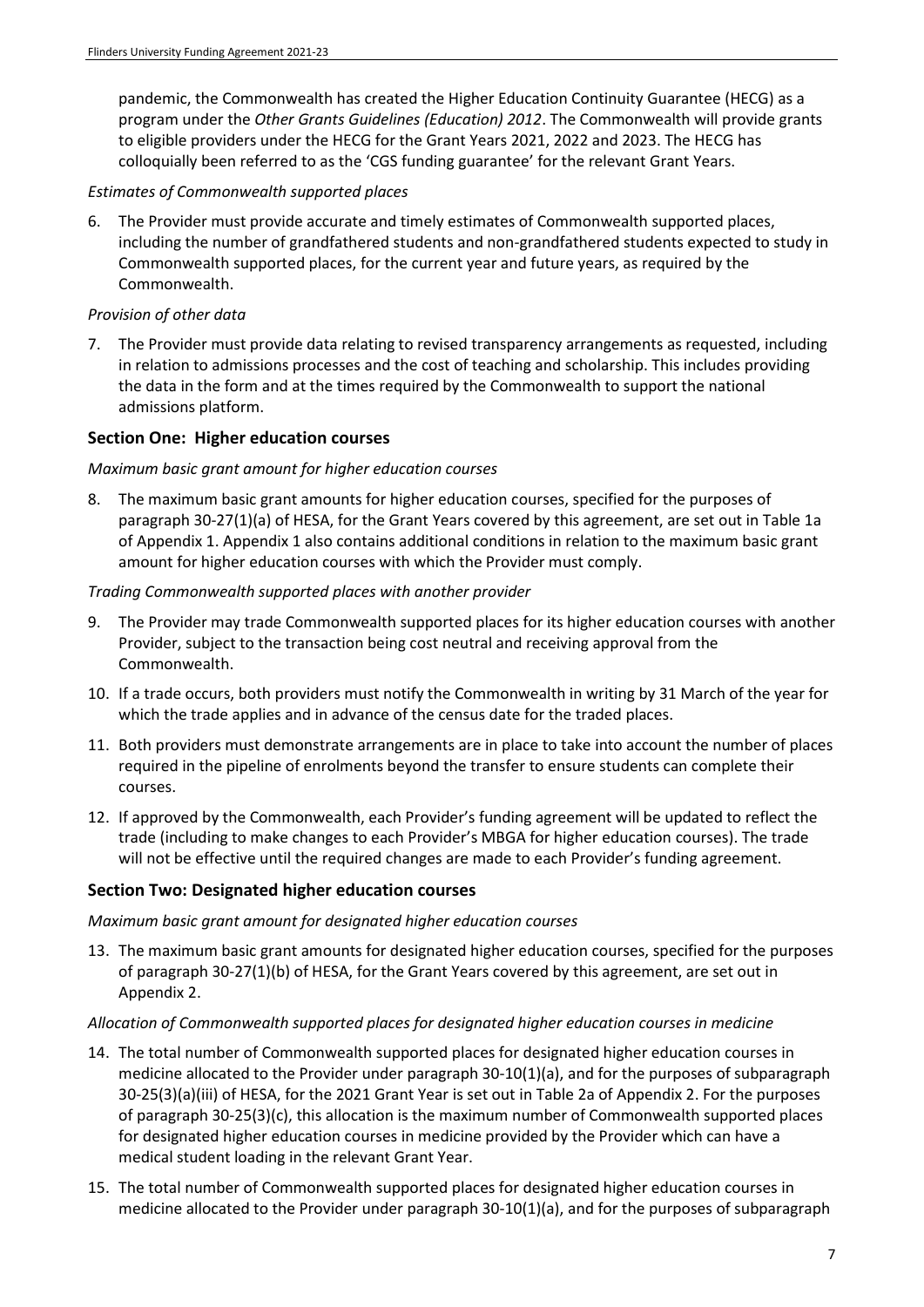30-25(3)(a)(iii) of HESA, for the 2022 Grant Year is set out in Table 2b of Appendix 2. For the purposes of paragraph 30-25(3)(c), this allocation is the maximum number of Commonwealth supported places for designated higher education courses in medicine provided by the Provider which can have a medical student loading in the relevant Grant Year.

- 16. The total number of Commonwealth supported places for designated higher education courses in medicine allocated to the Provider under paragraph 30-10(1)(a), and for the purposes of subparagraph 30-25(3)(a)(iii) of HESA, for the 2023 Grant Year is set out in Table 2c of Appendix 2. For the purposes of paragraph 30-25(3)(c), this is the maximum number of Commonwealth supported places for designated higher education courses in medicine provided by the Provider which can have a medical student loading in the relevant Grant Year.
- 17. The number of domestic annual completions for the Provider's designated higher education courses in medicine in 2021 are 135, 2022 are 135 and 2023 are 135. The Provider must not change its designated higher education course or courses in medicine in ways that will change the number of domestic annual completions for the course or courses.
- 18. The University must not admit more than 24 commencing domestic full fee paying students to its course or courses of study in medicine.
- 19. The maximum amount of medical student loading payable to the Provider for the relevant Grant Years is:
	- For 2021: \$631,376
	- For 2022: \$659,464
	- For 2023: \$661,500

Note: the amounts for the 2022 and 2023 Grant Years are estimates, which are based on the current allocation of medical Commonwealth supported places. These amounts will be revised when data becomes available.

#### *Bonded Medical Program*

- 20. The total number of Commonwealth supported places for higher education courses in medicine includes the number of Bonded Medical Places (BMP) Scheme, Medical Rural Bonded Scholarship (MRBS) Scheme and the reformed Bonded Medical Program (commencing 1 January 2020) places.
	- 20.1. From 1 January 2021, the Provider must allocate 28.5 per cent of all commencing Commonwealth supported places for higher education courses in medicine to Bonded Medical Program students for the calendar year. Commencing with the 2020 intake, the number of Bonded Medical Program places may be averaged over a period of three consecutive calendar years to calculate 28.5 per cent.
	- 20.2. From 1 January 2021, the bonded places provided under the Bonded Medical Program must be used for Bonded Medical Program students only. Non-bonded and fee paying places must not be used for bonded students.
	- 20.3. From 1 January 2021, the BMP Scheme will cease. The bonded places previously provided under the BMP and MRBS Schemes must continue to be used for BMP and MRBS students until they complete their higher education course in medicine.
	- 20.4. The MRBS Scheme places, which ceased in 2015, are separate from the BMP Scheme places. Students who were granted a MRBS Scheme place and are currently undertaking a higher education course in medicine cannot be counted towards the BMP Scheme's 28.5 per cent requirement.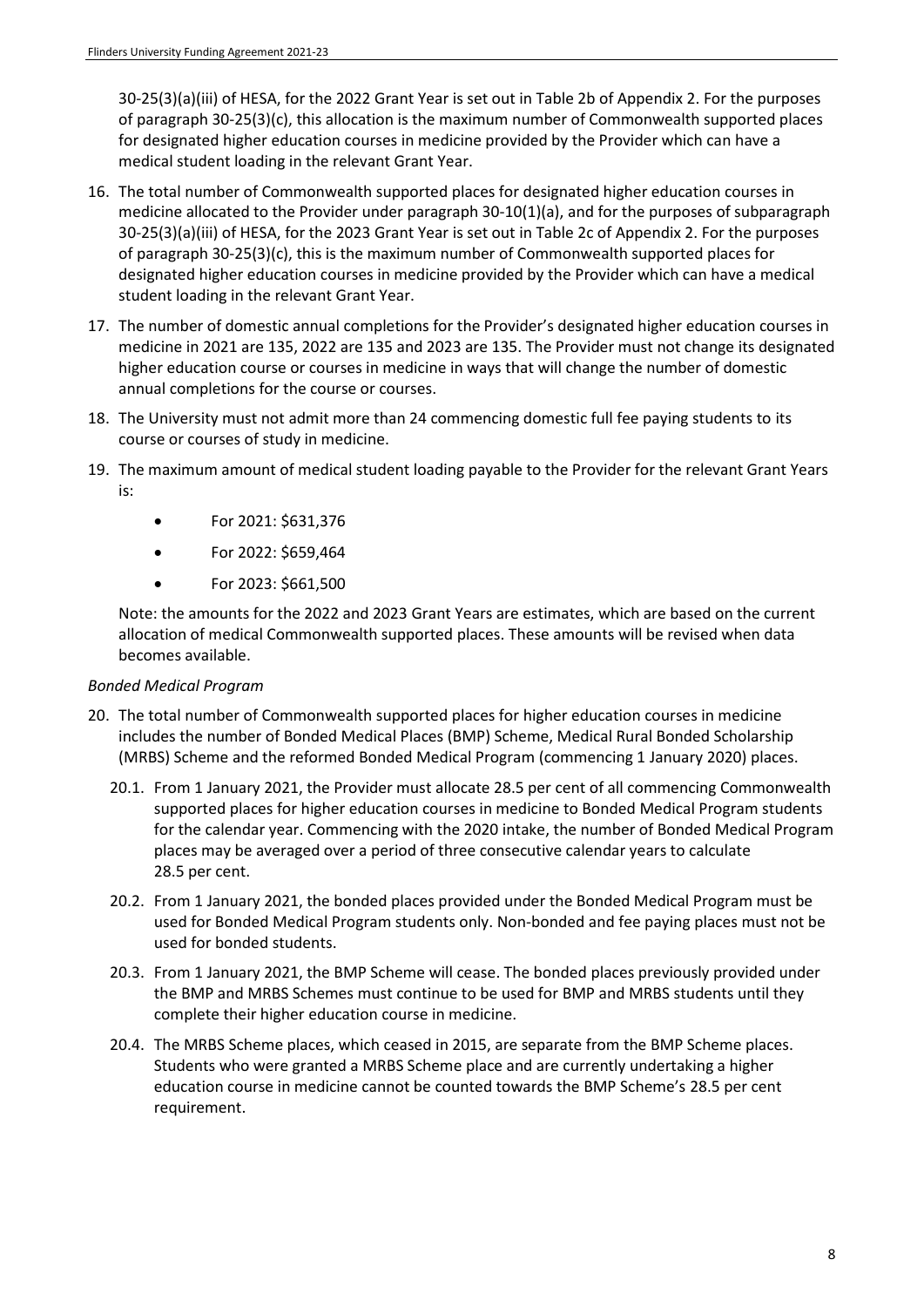#### **Section Three: Transition Fund Loading**

*Amount of Transition Fund Loading payable to the Provider*

- 21. The amount of Transition Fund Loading payable to the Provider for the relevant Grant Years is calculated using the formula in the CGS Guidelines and is estimated as:
	- For 2021: \$3,037,021
	- For 2022: \$0
	- For 2023: \$0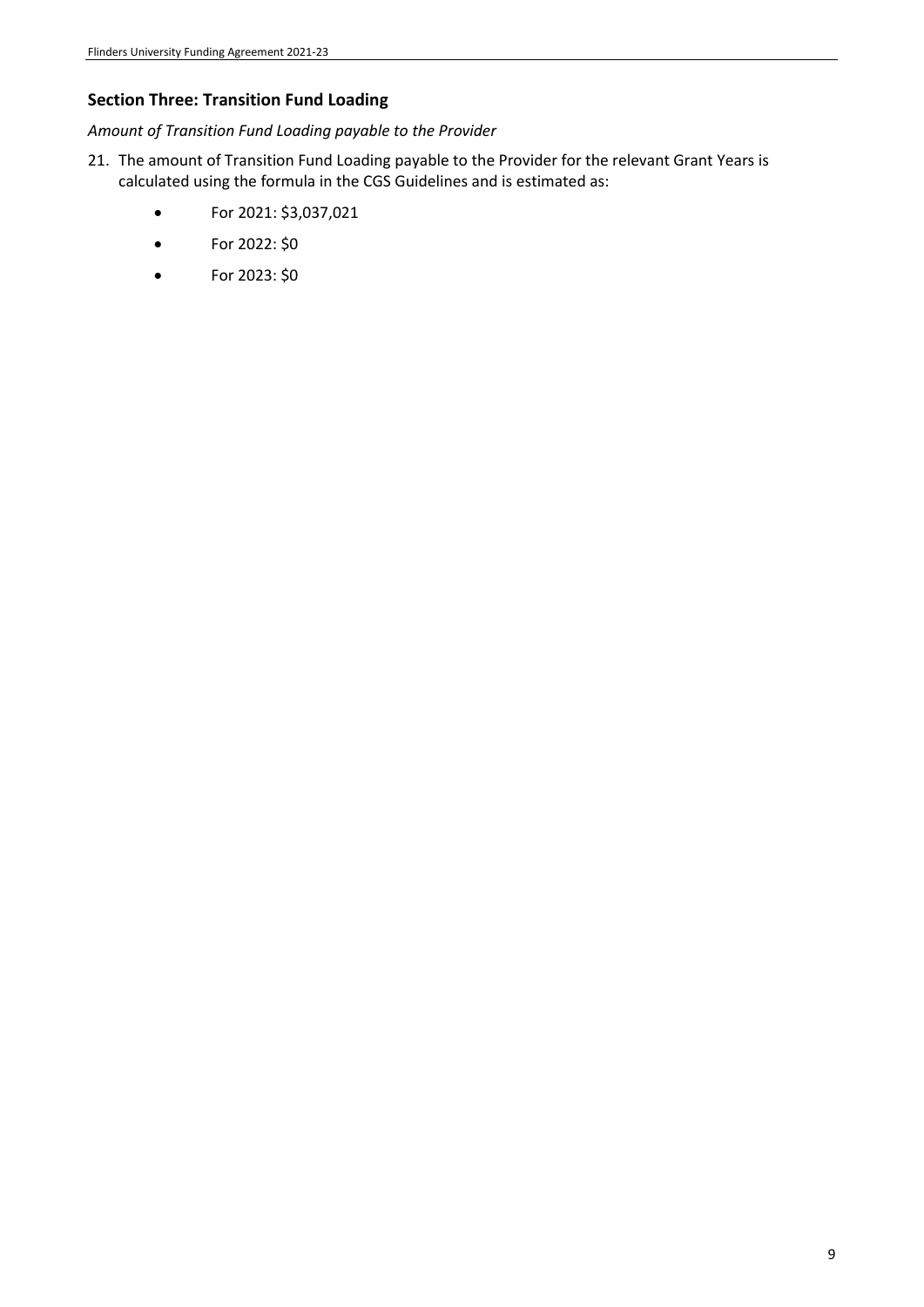#### **PART B: Other conditions and requirements**

#### *Clinical placements and practicums*

- 22. For a course that is accredited under section 49 of the National Law, the Provider must ensure that each student enrolled in the course has access to clinical placements in accordance with the approved accreditation standard for the profession.
- 23. For a course that provides a pathway to professional certification or registration, where that certification or registration requires the completion of a clinical or practicum placement (for example in initial teacher education, engineering, social work) the Provider must ensure that each student enrolled in that course has access to clinical placements or practicums in accordance with the relevant professional accreditation standards.

#### *New campuses and campus closures*

- 24. The Provider must obtain the Commonwealth's prior written approval if the Provider proposes to enrol Commonwealth supported students in a course of study that is, or is to be undertaken, primarily at an educational facility, other than one of the Provider's campuses listed below in Table 2 or approved educational facilities listed below in Table 3.
- 25. Similarly, if the Provider proposes to close a campus or approved educational facility where Commonwealth supported students are enrolled, the Provider must obtain the Commonwealth's prior written approval.

#### **Table 2: Provider's campuses**

| Name of campus         |  |
|------------------------|--|
| Park<br><b>Bedford</b> |  |

#### **Table 3: Approved educational facility**

| Name of educational facility |
|------------------------------|
| sΑ                           |

#### *Closures of courses*

- 26. Before closing any of the following types of undergraduate and postgraduate courses of study in which Commonwealth supported students have been enrolled for more than two years (including a major within a course of study), the Provider must consult the Commonwealth and obtain the Commonwealth's approval for the closure of the course:
	- 26.1. courses that prepare students for entry to any occupation that is experiencing a Skills Shortage;
	- 26.2. courses the closure of which would be likely to create a Skills Shortage in an occupation because the Provider is the sole or dominant provider of the national skill base for that occupation;
	- 26.3. specialised courses directed at the regional economy, the closure of which is likely, in the Commonwealth's opinion, to create serious detriment to the skills base of a regional economy; and
	- 26.4. courses in areas of priority under the Job-ready Graduates package, for example in science, engineering, computing, allied health, education and languages.
- 27. In making a decision to approve a course closure under clause 26, the Commonwealth will:
	- 27.1. seek to reach a mutually agreeable arrangement with the Provider regarding the course closure;
	- 27.2. have regard to student demand for the course, the financial viability of the course, the justification provided for a proposed course closure by the Provider and other relevant factors;
	- 27.3. assist the Provider to explore options to retain the course, including through cooperation with another provider or the movement of Commonwealth supported places to another provider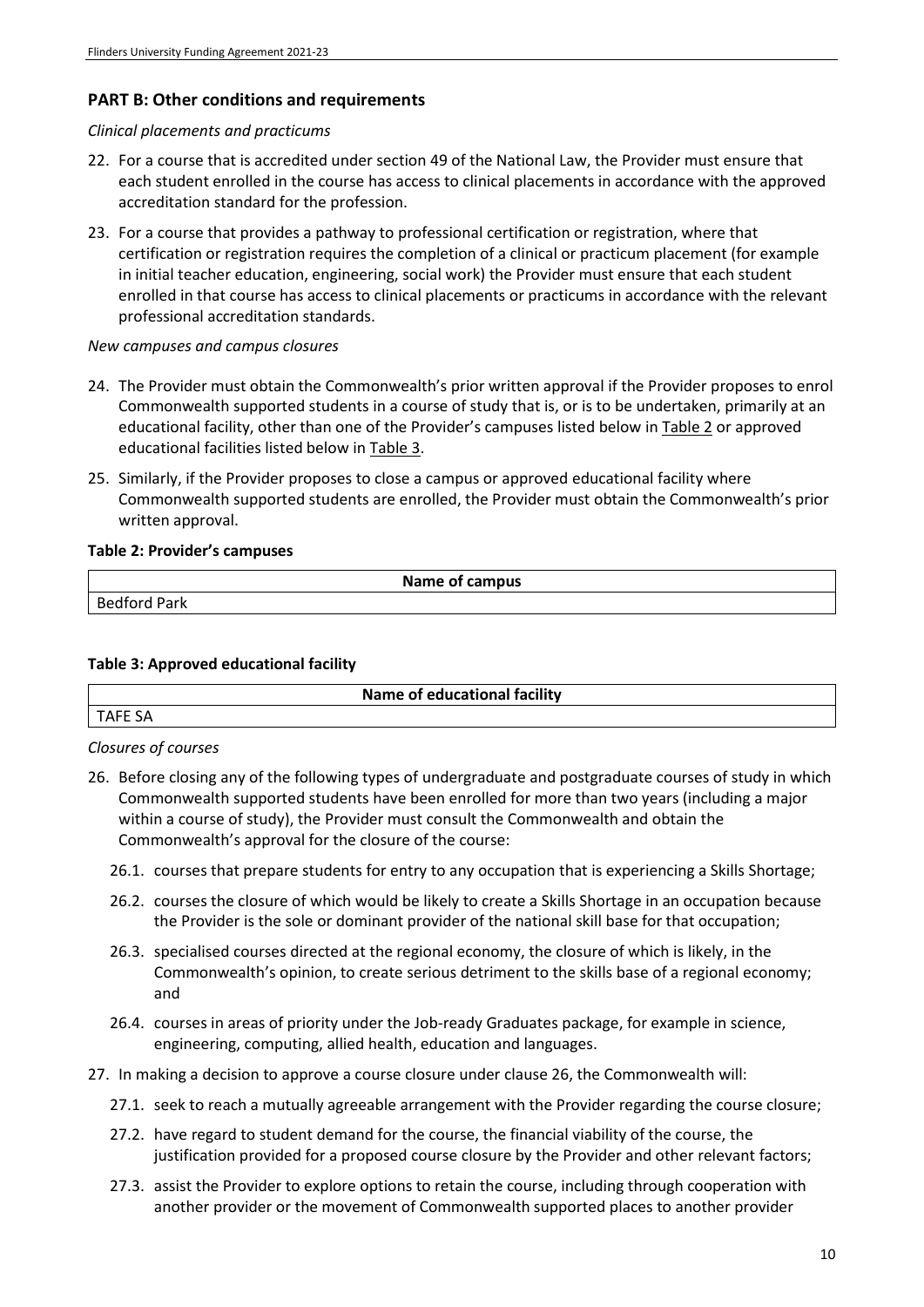(where applicable); and

27.4. not unreasonably withhold approval for a course closure so as to place an unreasonable financial burden on the Provider or place the Provider in a financially unviable position in regard to the Provider's overall financial status.

#### *Applicable law and jurisdiction*

- 28. The laws of the Australian Capital Territory apply to the interpretation of this agreement.
- 29. The parties agree to submit to the non-exclusive jurisdiction of the courts of the Australian Capital Territory and any courts which have jurisdiction to hear appeals from any of these courts in respect to any dispute under this agreement.

#### *Entire agreement, variation and severance*

- 30. This agreement and the HESA record the entire agreement between the parties in relation to its subject matter. Any previous agreement covering the relevant Grant Years is terminated and replaced by this agreement on the date this agreement is made.
- 31. Except for action the Commonwealth is expressly authorised or required to take elsewhere in this agreement or HESA, no variation of this agreement is binding unless it is agreed in writing and signed by the parties.
- 32. If a court or tribunal says any provision of this agreement has no effect or interprets a provision to reduce an obligation or right, this does not invalidate, or restrict the operation of, any other provision.

#### *Notices*

- 33. A party giving notice under this agreement must do so in writing or by Electronic Communication:
	- 33.1. if given by the Provider, marked for the attention of the First Assistant Secretary of the Higher Education Division of the Department of Education, Skills and Employment or other person as notified in writing by the Commonwealth to the Provider; or
	- 33.2. if given by the Commonwealth, marked for the attention of the President and Vice-Chancellor or other person as notified in writing by the Provider to the Commonwealth;

and must be hand delivered or sent by pre-paid post or Electronic Communication to the address specified in this clause.

The address for notices to the Commonwealth is:

First Assistant Secretary Higher Education Division Department of Education, Skills and Employment 50 Marcus Clarke Street GPO Box 9880 CANBERRA ACT 2601 Email: [cgs@dese.gov.au](mailto:cgs@dese.gov.au)

The address for notices to the Provider is:

GPO Box 2100 ADELAIDE SA 5001 [eavc@flinders.edu.au](mailto:eavc@flinders.edu.au)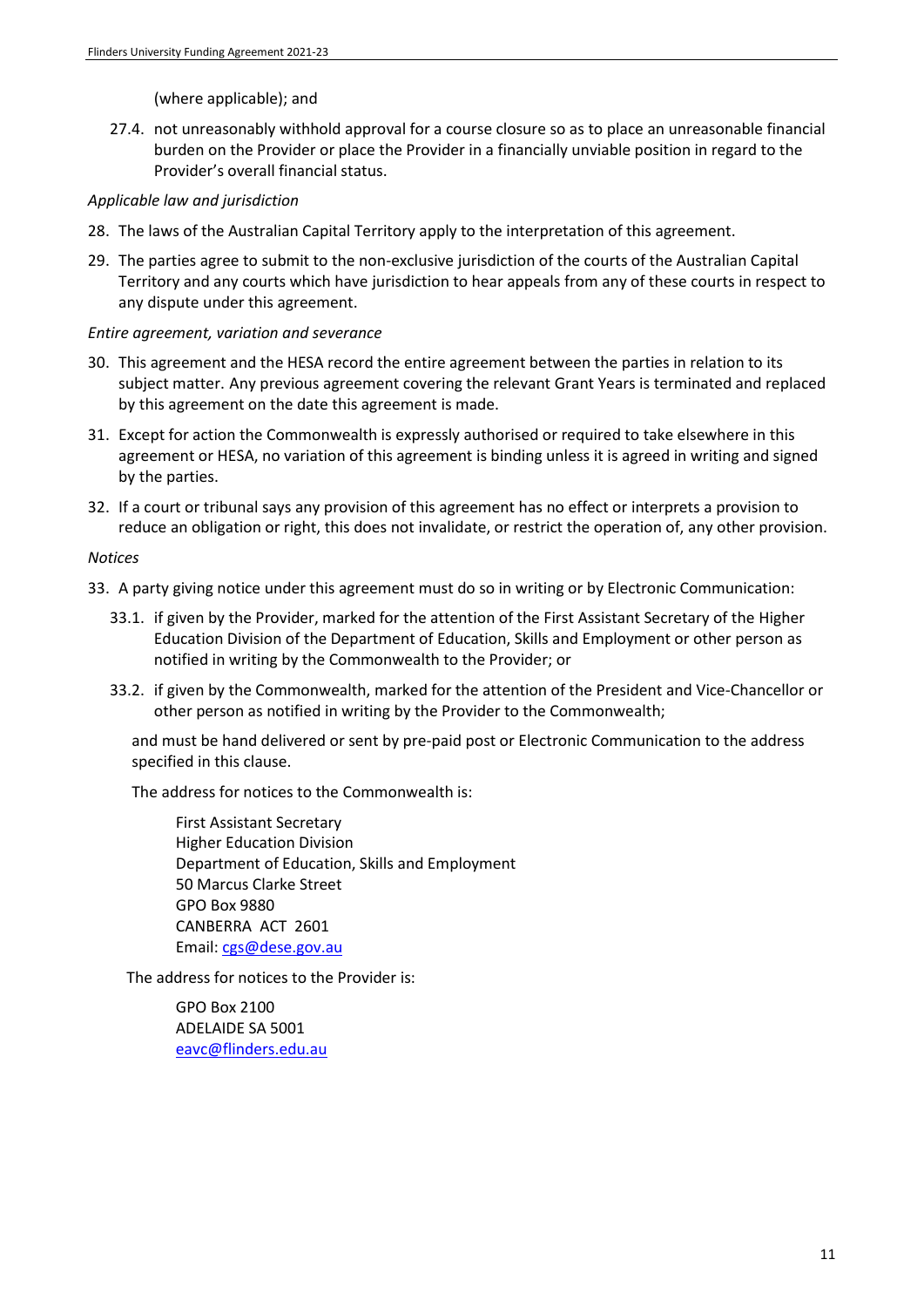- 34. A notice given under clause 33 is taken to be received:
	- 34.1. if hand delivered, on delivery;
	- 34.2. if sent by pre-paid post, 6 business days after the date of posting; or
	- 34.3. if sent by Electronic Communication, at the time that would be the time of receipt under section 14A of the *Electronic Transactions Act 1999*.

*Interpretation*

35. In this agreement including Attachment A and appendices, unless the contrary intention appears:

**'ABN'** has the same meaning as in section 41 of the *A New Tax System (Australian Business Number) Act 1999*;

**'CGS'** means Commonwealth Grant Scheme;

**'Commonwealth Grant'** is the grant payable to the Provider under Part 2-2 (Commonwealth Grant Scheme) of HESA;

**'course of study'** has the same meaning as in subclause 1(1) of Schedule 1 of HESA;

**'demand driven higher education course'** has the same meaning as in subclause 1(1) of Schedule 1 of HESA;

**'Designated higher education course'** has the same meaning as in subclause 1(1) of Schedule 1 of HESA;

**'EFTSL'** has the same meaning as in subclause 1(1) of Schedule 1 of HESA;

**'Electronic Communication'** has the same meaning as in subsection 5(1) of the *Electronic Transactions Act 1999*;

**'funding clusters'** has the same meaning as set out in subclause 1(1) of Schedule 1 of HESA;

**'Grant Year'** has the same meaning as in subclause 1(1) of Schedule 1 of HESA;

**'higher education course'** has the same meaning as in clause 1 of Schedule 1 of HESA;

**'HESA'** means the *Higher Education Support Act 2003*;

**'Indigenous person'** has the same meaning as in subclause 1(1) of Schedule 1 of HESA;

**'maximum basic grant amount' or 'MBGA'** has the same meaning as in subclause 1(1) of Schedule 1 of HESA;

**'National Law'** means (a) for a state or territory other than Western Australia – the Health Practitioner Regulation National Law as set out in the Schedule to the *Health Practitioner Regulation National Law Act 2009 (Qld)* as it applies (with or without modification) as a law of the State or Territory; and (b) for Western Australia – the legislation enacted by the *Health Regulation National Law (WA) Act 2010* that corresponds to the Health Practitioner Regulation National Law;

**'number of Commonwealth supported places'** has the same meaning as in subclause 1(1) of Schedule 1 of HESA;

**'regional area'** has the same meaning as in subclause 1(1) of Schedule 1 of HESA;

**'remote area'** has the same meaning as in subclause 1(1) of Schedule 1 of HESA;

**'total basic grant amount'** has the same meaning as in subclause 1(1) of Schedule 1 of HESA.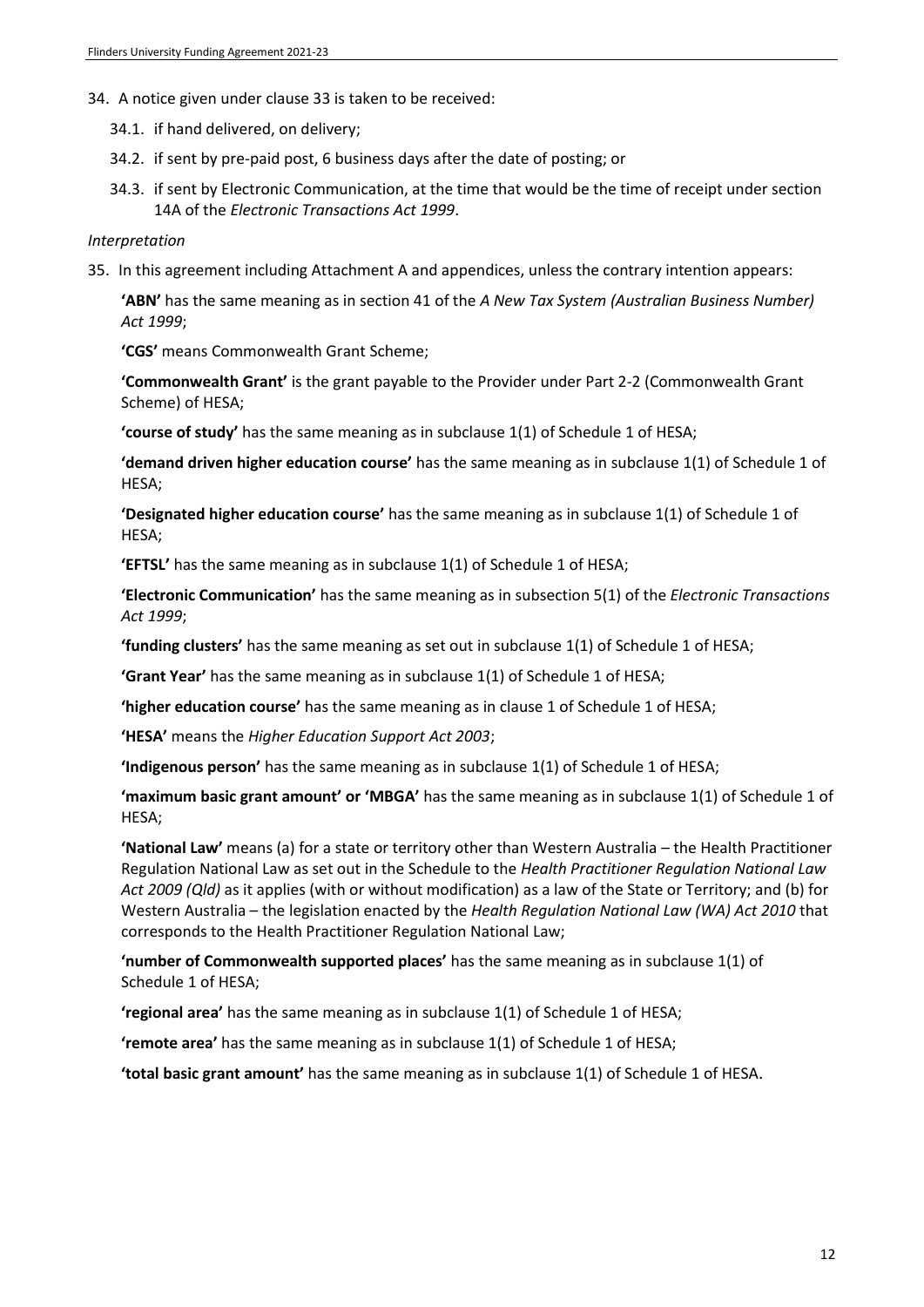- 36. In this agreement, unless the contrary intention appears:
	- 36.1. words in the singular include the plural and vice versa;
	- 36.2. clause headings or words in bold format are inserted for convenience only, and have no effect in limiting or extending the language of provisions;
	- 36.3. all references to dollars are to Australian dollars;
	- 36.4. unless stated otherwise, a reference to legislation is to legislation of the Commonwealth, as amended from time to time;
	- 36.5. an uncertainty or ambiguity in the meaning of a provision of this agreement will not be interpreted against a party just because that party prepared that provision;
	- 36.6. where a word or phrase is given a defined meaning, any other part of speech or grammatical form of that word or phrase has a corresponding meaning; and
	- 36.7. where a word or phrase is not specifically defined in this agreement and the word or phrase occurs in the *Higher Education Support Act 2003*, the word or phrase will have the same meaning as in that Act.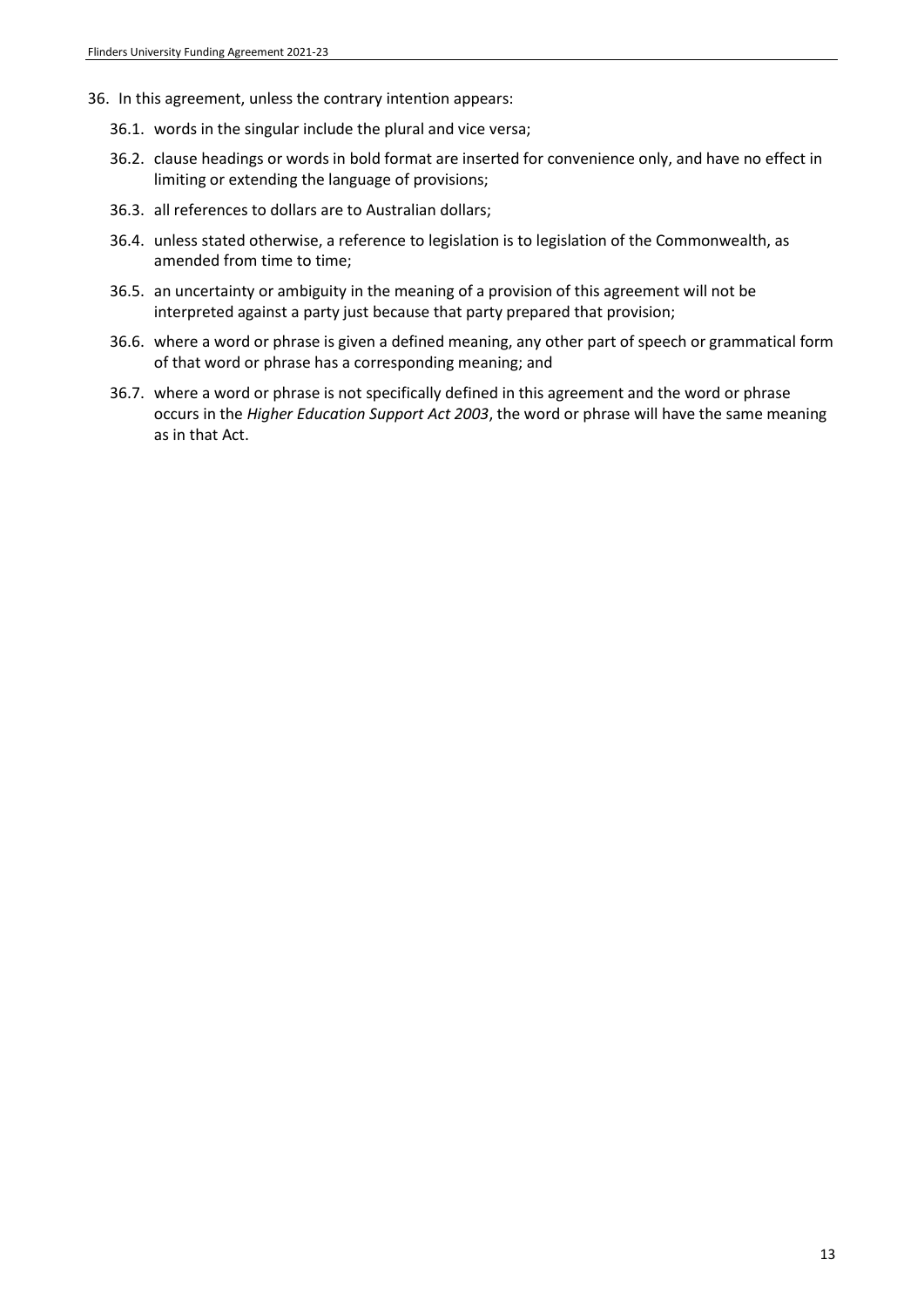#### **SIGNED for and on behalf of**

THE COMMONWEALTH OF AUSTRALIA

by Dom English, First Assistant Secretary, Higher Education Division of the Department of Education, Skills and Employment as delegate of the Minister for Education.

#### **Signed by**

Dom English

**Date:** 2 November 2021

**In the presence of: Signed by**  Kate Thompson

**Position of witness** 

Executive Officer

**SIGNED for and on behalf of** Flinders University

**Signed by**  Colin J. Stirling

**Position**  Vice Chancellor

**In the presence of: Signed by**  Annie Taylor

**Position or profession of witness**  Senior Support Officer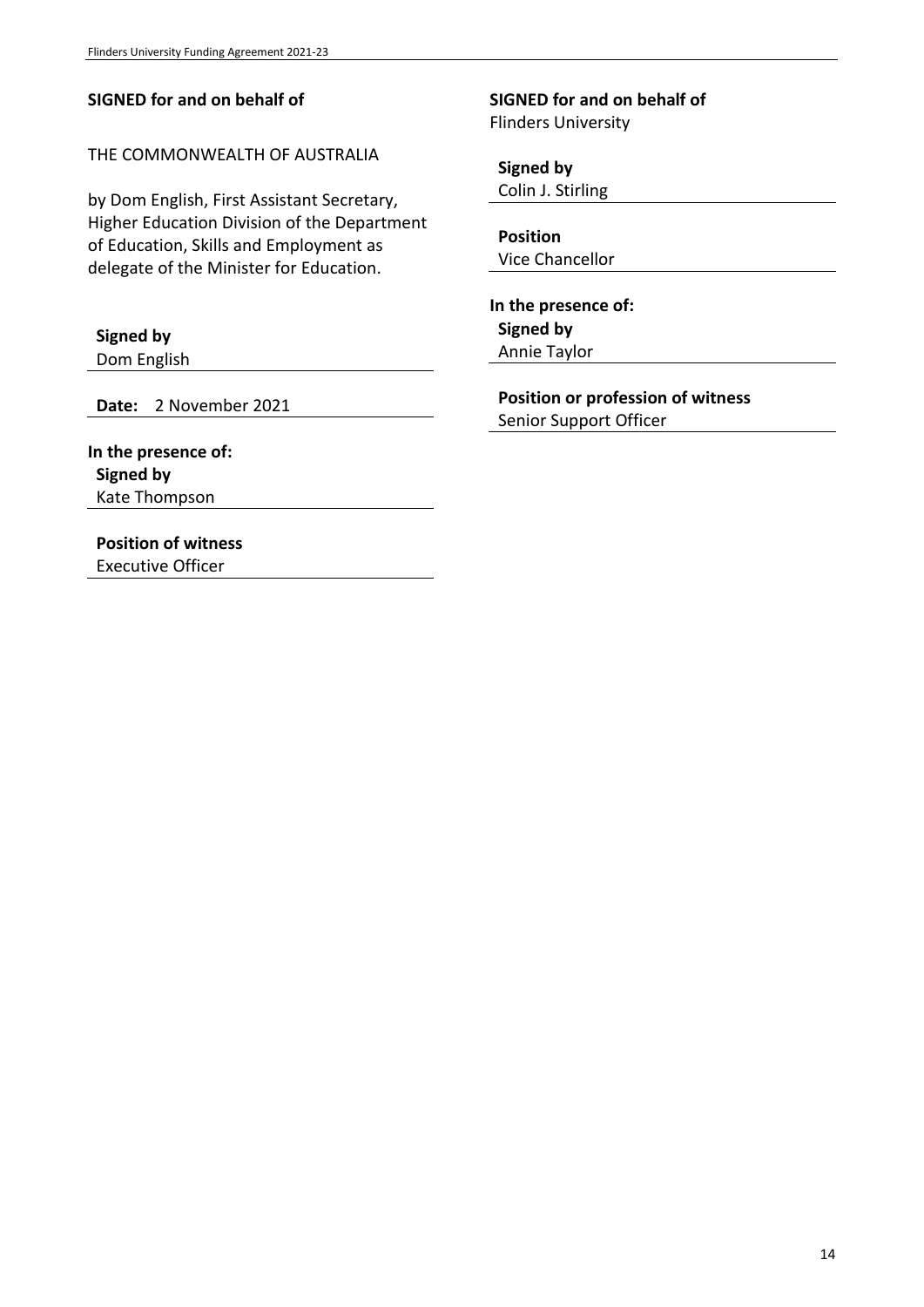#### **Table 1a. MBGA for 2021-23 grant years for higher education courses**

|      | Base MBGA     | <b>National</b><br><b>Priority Places</b> | Innovative<br><b>Places</b> | Short<br>Courses | <b>Total MBGA</b> |
|------|---------------|-------------------------------------------|-----------------------------|------------------|-------------------|
| 2021 | \$138,196,250 | \$1,325,000                               | \$2,949,187                 | \$3,730,000      | \$146,200,437     |
| 2022 | \$139,207,393 | \$1,013,625                               | \$0                         | \$0              | \$140,221,018     |
| 2023 | \$141,817,457 | \$775,423                                 | \$0                         | \$0              | \$142,592,880     |

#### **Maximum basic grant amount for higher education courses**

- 1. The maximum basic grant amount for higher education courses is calculated by:
	- 1.1. applying indexation consistent with the methodology set out in Part 5-6 of HESA; and
	- 1.2. applying the growth factors in the following table for each of the Provider's campuses.

| <b>Campus</b> | <b>Remoteness</b> | 2021 Factor | 2022 Factor | 2023 Factor |
|---------------|-------------------|-------------|-------------|-------------|
| Bedford Park  | Low metro         | 0.37%       | 0.64%       | 0.85%       |
| Adelaide      | Low metro         | 0.37%       | 0.64%       | 0.85%       |

- 2. The maximum basic grant amount for higher education courses for a year also includes the following amounts that reflect additional funding for South Australian universities in each year:
	- In 2021, \$3,640,555
	- In 2022, \$6,905,625
	- In 2023, \$10,007,974
- 3. The maximum basic grant amount for higher education courses for a year also includes the following amounts that are contingent on meeting performance-based funding requirements in each year:
	- In 2021, performance-based funding is \$1,627,531
	- In 2022, performance-based funding is \$3,248,010
	- In 2023, performance-based funding is \$4,815,016
- 4. If the provider does not meet the performance-based funding requirements, the Provider's MBGA for a year will be adjusted to remove the performance-based funding amount specified above.
- 5. The maximum basic grant amount for higher education courses includes funding for short courses as set out below. The Provider must use the funding in Table 1b to deliver the short courses shown in the table.
- 6. Subject to the requirements of the *Higher Education Standards Framework (Threshold Standards) 2015*, the Provider commits to grant credit for units of study undertaken as part of any undergraduate certificate listed in Table 1b if those units may also contribute to a different higher education award that a student enrols in subsequent to completing the undergraduate certificate, including but not limited to those set out in Table 1b.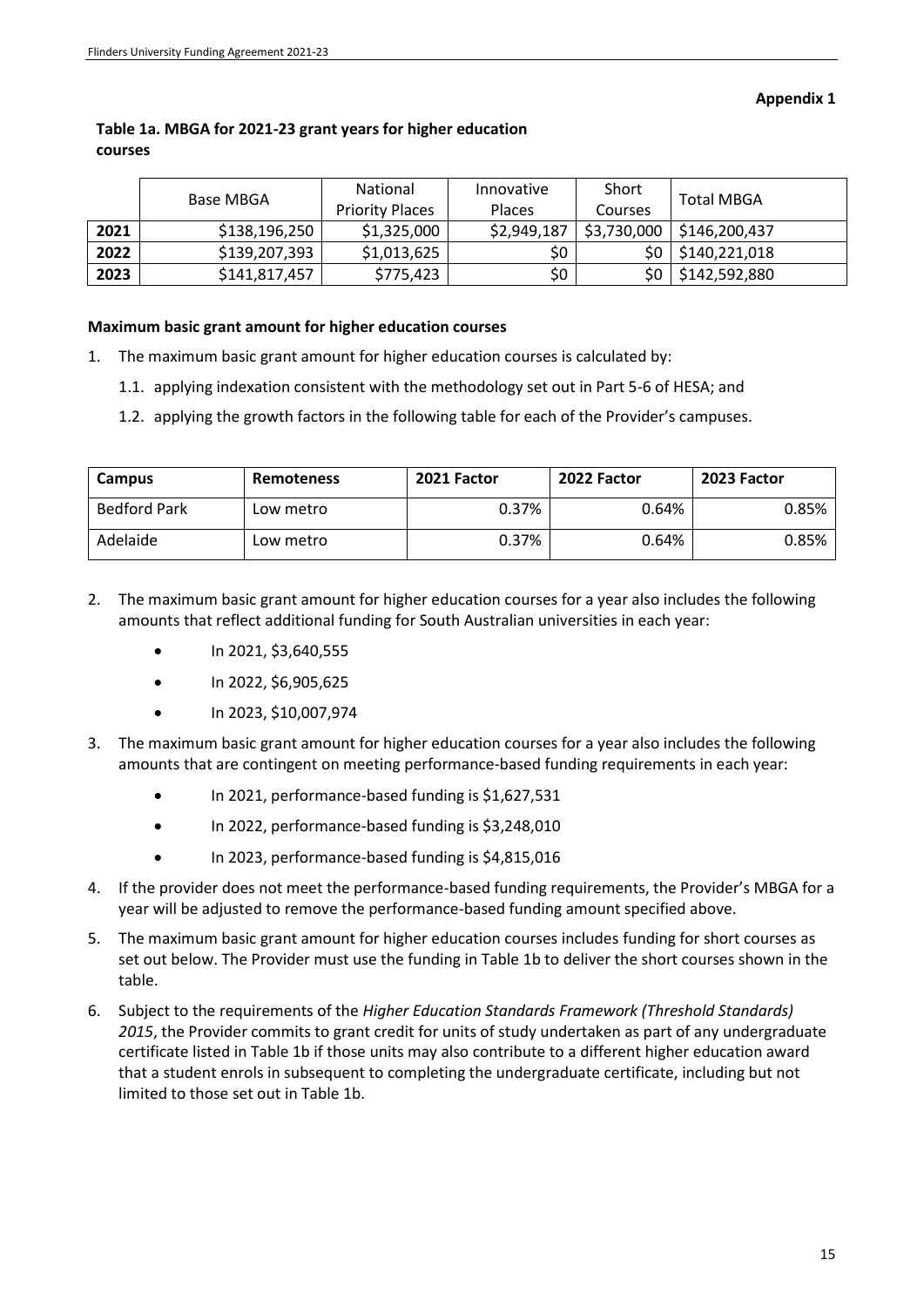| <b>Course type</b>          | Course name                                                        | Course(s) the short<br>course can articulate<br>to | <b>Total CGS</b><br>funding for<br>short courses |
|-----------------------------|--------------------------------------------------------------------|----------------------------------------------------|--------------------------------------------------|
| Undergraduate Certificate   | UG Cert (Maths)                                                    | <b>B.</b> Mathematical<br><b>Sciences</b>          | \$66,250                                         |
| Undergraduate Certificate   | UG Cert (Public Health)                                            | <b>B. Public Health</b>                            | \$66,250                                         |
| Undergraduate Certificate   | <b>UG Cert in French</b>                                           | B. Arts (Languages)                                | \$66,250                                         |
| Undergraduate Certificate   | UG Cert in Spanish                                                 | B. Arts (Languages)                                | \$66,250                                         |
| Undergraduate Certificate   | UG Certificate in Aged Care                                        | <b>B. Health Sciences</b><br>(Aging)               | \$198,750                                        |
| Undergraduate Certificate   | UG Certificate in Cybersecurity<br><b>Fundamentals</b>             | <b>B.</b> Information<br>Technology                | \$198,750                                        |
| Undergraduate Certificate   | UG Certificate in Industry 4.0                                     | Diploma of Digital<br>Technologies                 | \$243,750                                        |
| <b>Graduate Certificate</b> | <b>GC Acute Care Nursing (Critical)</b>                            |                                                    | \$406,250                                        |
| Graduate Certificate        | <b>GC Acute Care Nursing</b><br>(Emergency)                        |                                                    | \$406,250                                        |
| <b>Graduate Certificate</b> | <b>GC Clinical Rehabilitation</b>                                  |                                                    | \$198,750                                        |
| <b>Graduate Certificate</b> | <b>GC Disability Studies</b>                                       |                                                    | \$331,250                                        |
| <b>Graduate Certificate</b> | <b>GC Palliative Care</b>                                          |                                                    | \$331,250                                        |
| <b>Graduate Certificate</b> | <b>GC Positive Behaviour Support</b>                               |                                                    | \$331,250                                        |
| Graduate Certificate        | <b>GC Primary Health Care (Child</b><br>and Family Health Nursing) |                                                    | \$243,750                                        |
| <b>Graduate Certificate</b> | <b>GC Primary Health Care</b><br>(Diabetes Management)             |                                                    | \$243,750                                        |
| <b>Graduate Certificate</b> | <b>GC Public Health</b>                                            |                                                    | \$331,250                                        |
| Total                       |                                                                    |                                                    | \$3,730,000                                      |

7. The MBGA for higher education courses includes funding of \$244,490 for bachelor places allocated as a result of the Provider's partnership with the Regional University Centre/s (RUC) in Table 1c and must only be used for students enrolled online and supported by the RUC.

#### **Table 1c. Allocated RUC places**

| <b>RUC Name</b>                          | <b>Number of places</b> |
|------------------------------------------|-------------------------|
| Rural City of Murray Bridge              |                         |
| Barossa Gawler Light Adelaide Plains Inc | 6.5                     |
| <b>Upper Spencer Gulf</b>                | 62                      |
| <b>Copper Coast University Centre</b>    |                         |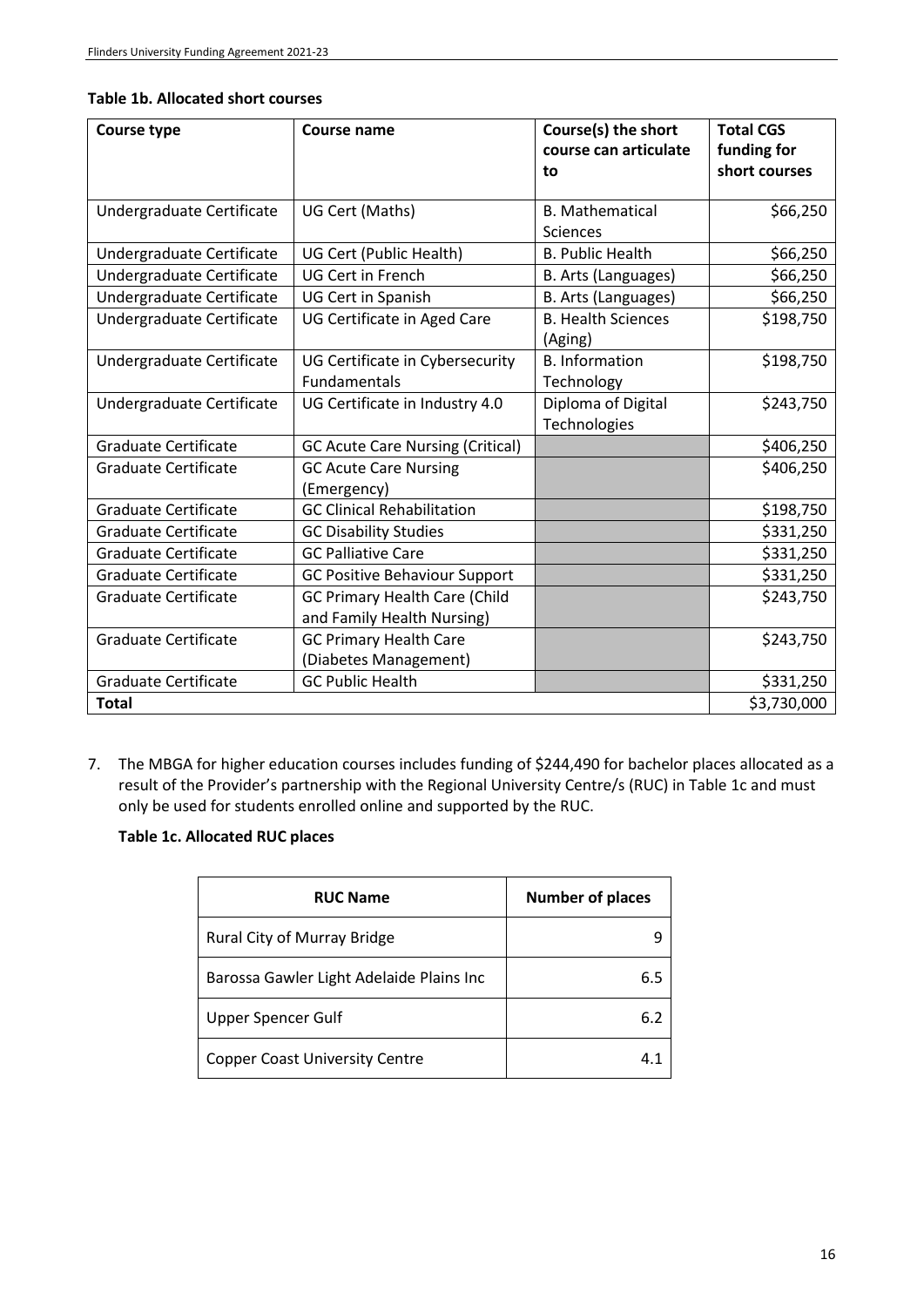#### **Appendix 2**

|              | Number of<br>undergraduate<br>medical places<br>(EFTSL) | Number of<br>postgraduate<br>medical places<br>(EFTSL) | <b>Total number of</b><br>Commonwealth<br>supported places<br>(EFTSL) | <b>Total CGS</b><br>funding for<br>designated<br>higher education<br>courses |
|--------------|---------------------------------------------------------|--------------------------------------------------------|-----------------------------------------------------------------------|------------------------------------------------------------------------------|
| <b>Total</b> |                                                         | 443                                                    | 443                                                                   | \$11,961,000                                                                 |

#### **Table 2a: Allocation of Commonwealth supported places for designated higher education courses for 2021**

#### **Table 2b: Allocation of Commonwealth supported places for designated higher education courses for 2022**

|              | Number of<br>undergraduate<br>medical places<br>(EFTSL) | Number of<br>postgraduate<br>medical places<br>(EFTSL) | Total number of<br>Commonwealth<br>supported places<br>(EFTSL) | <b>Total CGS</b><br>funding for<br>designated<br>higher education<br>courses |
|--------------|---------------------------------------------------------|--------------------------------------------------------|----------------------------------------------------------------|------------------------------------------------------------------------------|
| <b>Total</b> | 0                                                       | 442                                                    | 442                                                            | \$12,208,482                                                                 |

#### **Table 2c: Allocation of Commonwealth supported places for designated higher education courses for 2023**

|              | Number of<br>undergraduate<br>medical places<br>(EFTSL) | Number of<br>postgraduate<br>medical places<br>(EFTSL) | Total number of<br>Commonwealth<br>supported places<br>(EFTSL) | <b>Total CGS</b><br>funding for<br>designated<br>higher education<br>courses |
|--------------|---------------------------------------------------------|--------------------------------------------------------|----------------------------------------------------------------|------------------------------------------------------------------------------|
| <b>Total</b> | 0                                                       | 441                                                    | 441                                                            | \$12,460,896                                                                 |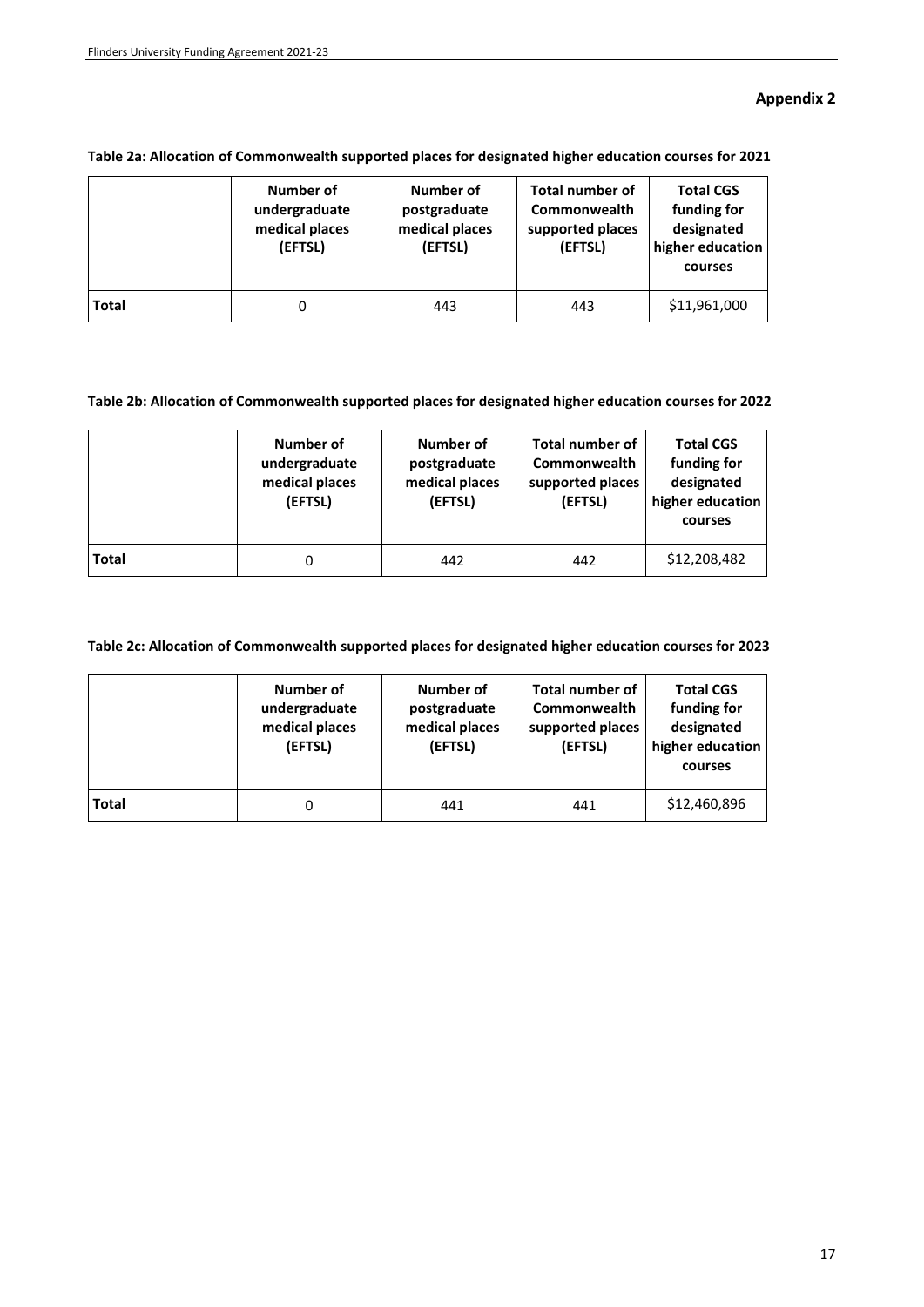#### **Appendix 3**

#### **Indigenous, Regional and Low Socio-Economic Status Attainment Fund**

- 1. In 2021, the Indigenous, Regional and Low Socio-Economic Status Attainment Fund (IRLSAF) consists of five components:
	- a) Higher Education Participation and Partnerships Program (HEPPP);
	- b) National Priorities Pool Program;
	- c) Regional Partnerships Project Pool Program;
	- d) Regional Loading Program (RLP); and
	- e) Enabling Loading Program (ELP);

#### **IRLSAF funding**

- 2. Grant amounts for the HEPPP, RLP and ELP in 2021 are calculated using the method specified for the relevant component in Divisions 1, 4 and 5 of Part 3 of Chapter 1 of the *Other Grants Guidelines (Education) 2012* (see paragraph 41-30(a) of the Act) and are estimated in Table 3a below.
	- HEPPP funding for eligible providers is calculated using the formula specified at section 1.47 of Division 1 of Part 3 of Chapter 1 of the *Other Grants Guidelines (Education) 2012*.
	- The National Priorities Pool Program and Regional Partnerships Project Pool Program are subject to a competitive grants processes and any funding under these programs will be granted separately.
	- RLP funding for eligible providers is calculated using the formula specified at section 1.59 of Division 4 of Part 3 of Chapter 1 of the *Other Grants Guidelines (Education) 2012*.
	- ELP funding for eligible providers is calculated using the formula specified at section 1.61 of Division 5 of Part 3 of Chapter 1 of the *Other Grants Guidelines (Education) 2012*.

**Table 3a. 2021 HEPPP, RLP and ELP funding**

| Program    | 2021        |
|------------|-------------|
| HEPPP*     | \$2,782,016 |
| <b>RLP</b> | \$0         |
| <b>ELP</b> | \$1,174,020 |

#### **Allocation of places for the purposes of the ELP**

3. For the purposes of section 1.61.1 of Division 5 of Part 3 of Chapter 1 of the *Other Grants Guidelines (Education) 2012*, the number of Commonwealth supported places allocated to the Provider for 2021- 2023 is 340.0.

#### **HEPPP reporting requirements**

4. For the purposes of section 1.50 of Division 1 of Part 3 of Chapter 1 of the *Other Grants Guidelines (Education) 2012*, the HEPPP reporting requirements in 2021 are as per Table 3b below. The Department will provide reporting templates to the Provider in early 2021 via email which the Provider must use when submitting the reports. All reports are to be submitted to [equity@dese.gov.au.](mailto:equity@dese.gov.au)

#### **Table 3b. 2021 HEPPP reporting requirements**